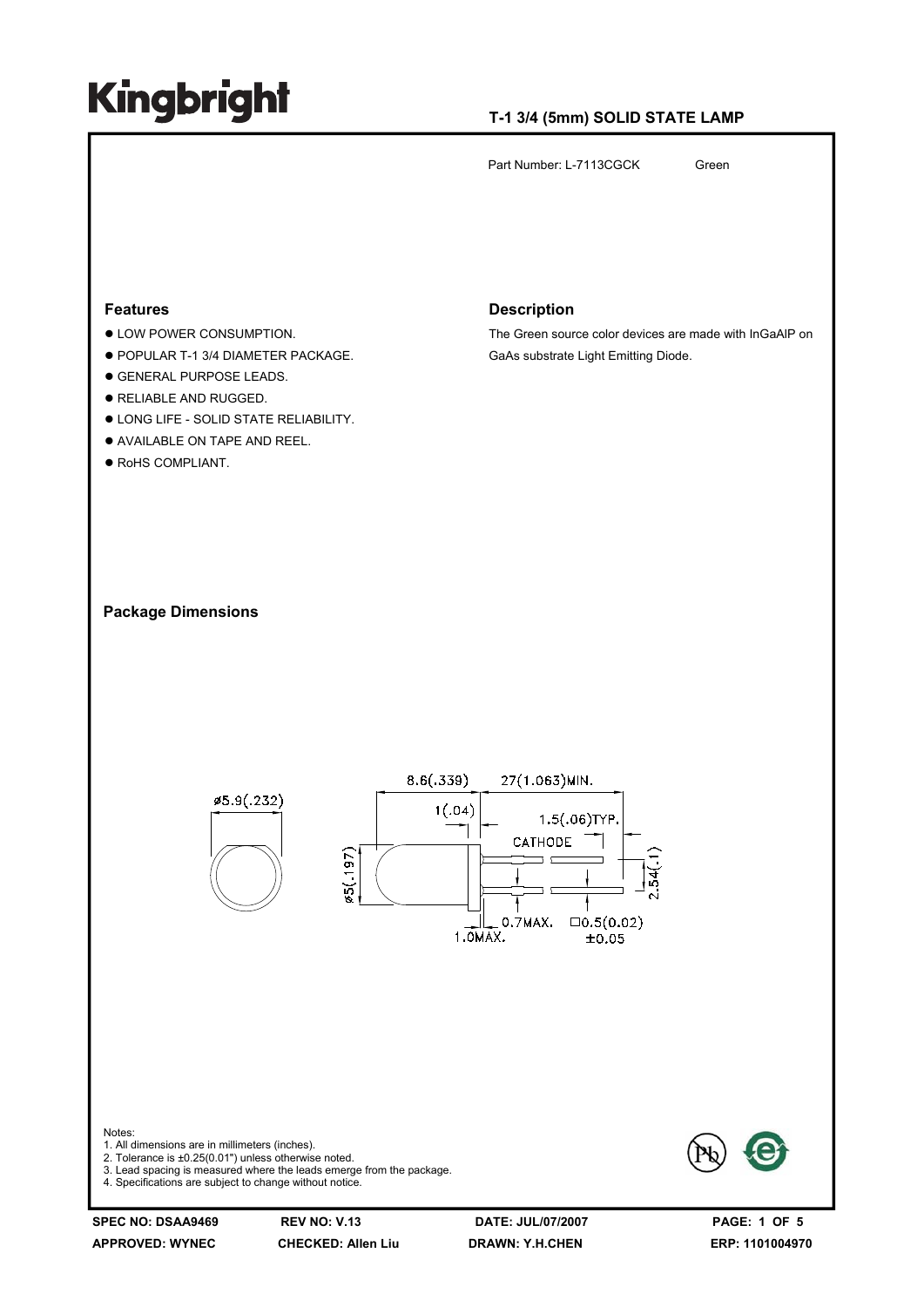#### **Selection Guide**

| <b>OCICULIUII UUIUU</b><br>Part No. | <b>Dice</b>     | Lens Type          | Iv (mcd) [2]<br>@ 20mA |      | Viewing<br>Angle [1] |  |
|-------------------------------------|-----------------|--------------------|------------------------|------|----------------------|--|
|                                     |                 |                    | Min.                   | Typ. | 201/2                |  |
| <b>L-7113CGCK</b>                   | Green (InGaAIP) | <b>WATER CLEAR</b> | 380                    | 900  | $20^{\circ}$         |  |

Notes:

1. θ1/2 is the angle from optical centerline where the luminous intensity is 1/2 the optical centerline value.

2. Luminous intensity/ luminous Flux: +/-15%.

### **Electrical / Optical Characteristics at TA=25°C**

| Symbol              | <b>Parameter</b>         | <b>Device</b> | Typ. | Max. | <b>Units</b> | <b>Test Conditions</b> |
|---------------------|--------------------------|---------------|------|------|--------------|------------------------|
| λpeak               | Peak Wavelength          | Green         | 574  |      | nm           | $IF=20mA$              |
| <b>AD [1]</b>       | Dominant Wavelength      | Green         | 570  |      | nm           | $IF=20mA$              |
| $\Delta\lambda$ 1/2 | Spectral Line Half-width | Green         | 20   |      | nm           | $IF=20mA$              |
| C                   | Capacitance              | Green         | 15   |      | pF           | $V_F = 0V$ ; f=1MHz    |
| VF [2]              | Forward Voltage          | Green         | 2.1  | 2.5  | V            | $IF=20mA$              |
| lR.                 | <b>Reverse Current</b>   | Green         |      | 10   | uA           | $V_R = 5V$             |

Notes:

1.Wavelength: +/-1nm. 2. Forward Voltage: +/-0.1V.

### **Absolute Maximum Ratings at TA=25°C**

| <b>Parameter</b>              | Green                              | <b>Units</b> |  |  |
|-------------------------------|------------------------------------|--------------|--|--|
| Power dissipation             | 75                                 | mW           |  |  |
| DC Forward Current            | 30                                 | mA           |  |  |
| Peak Forward Current [1]      | 150                                | mA           |  |  |
| Reverse Voltage               | 5                                  | v            |  |  |
| Operating/Storage Temperature | $-40^{\circ}$ C To $+85^{\circ}$ C |              |  |  |
| Lead Solder Temperature [2]   | 260°C For 3 Seconds                |              |  |  |
| Lead Solder Temperature [3]   | 260°C For 5 Seconds                |              |  |  |

Notes:

1. 1/10 Duty Cycle, 0.1ms Pulse Width.

2. 2mm below package base.

3. 5mm below package base.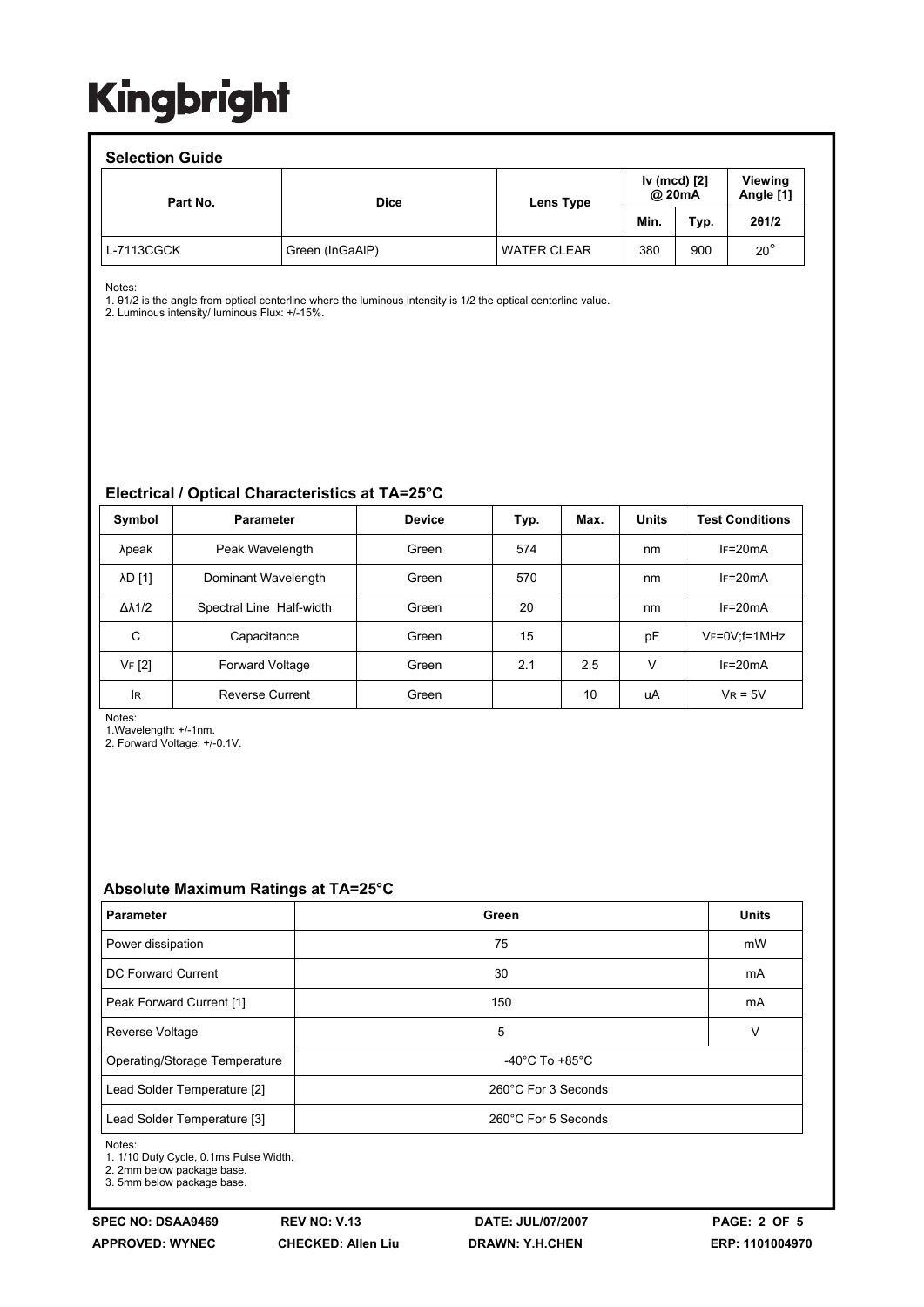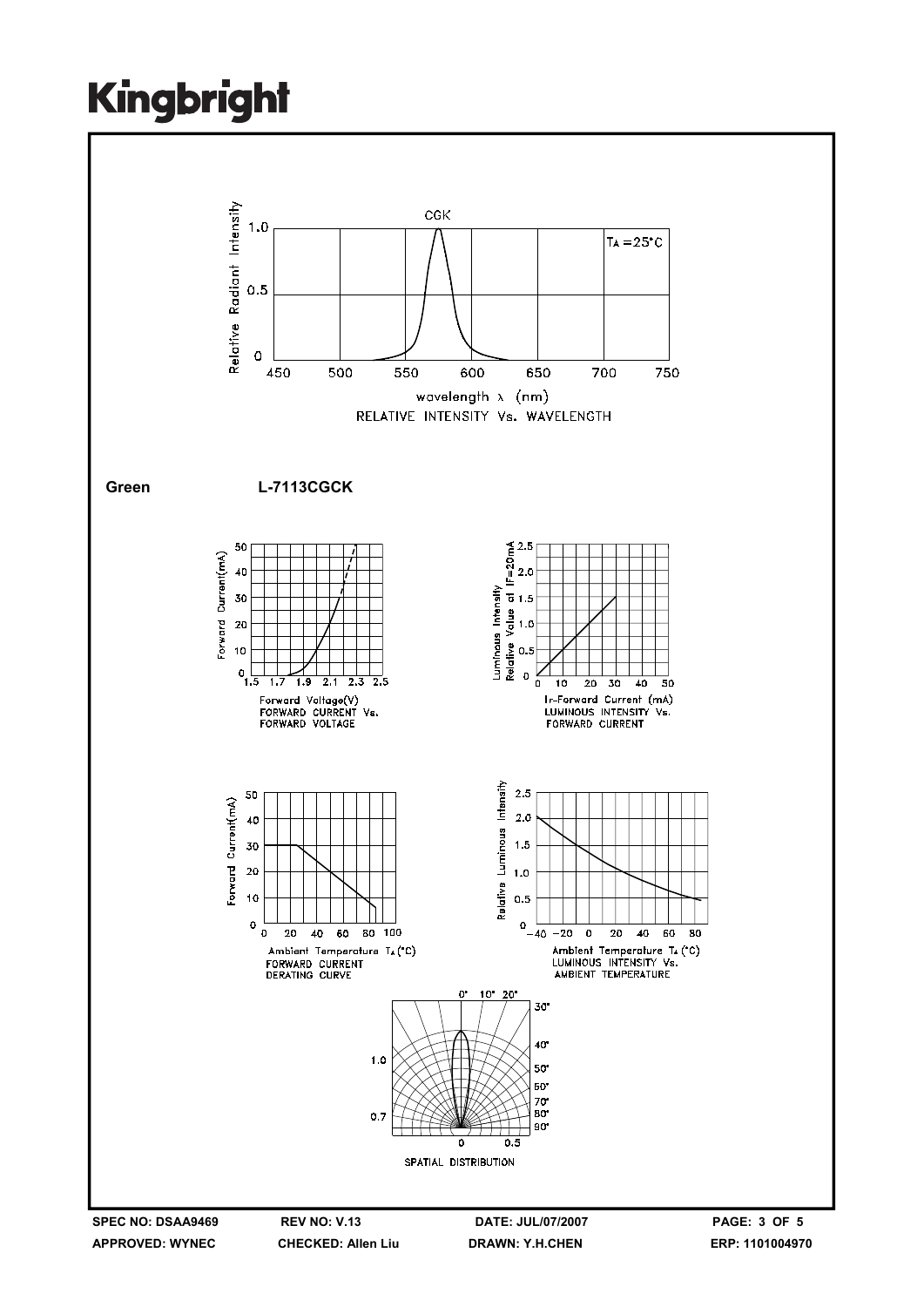### **IFD MOUNTING METHOD**

1. The lead pitch of the LED must match the pitch of the mounting holes on the PCB during component placement. Lead-forming may be required to insure the lead pitch matches the hole pitch. Refer to the figure below for proper lead forming procedures.  $(Fiq. 1)$ 



" ( )" Correct mounting method  $" \times"$  Incorrect mounting method Note 1-2 : Do not route PCB trace in the contact area between the leadframe and the PCB to prevent short-circuits.

2. When soldering wire to the LED, use individual heat-shrink tubing to insulate the exposed leads to prevent accidental contact short-circuit.  $(Fiq. 2)$ 



3. Use stand-offs (Fig. 3) or spacers (Fig. 4) to securely position the LED above the PCB.